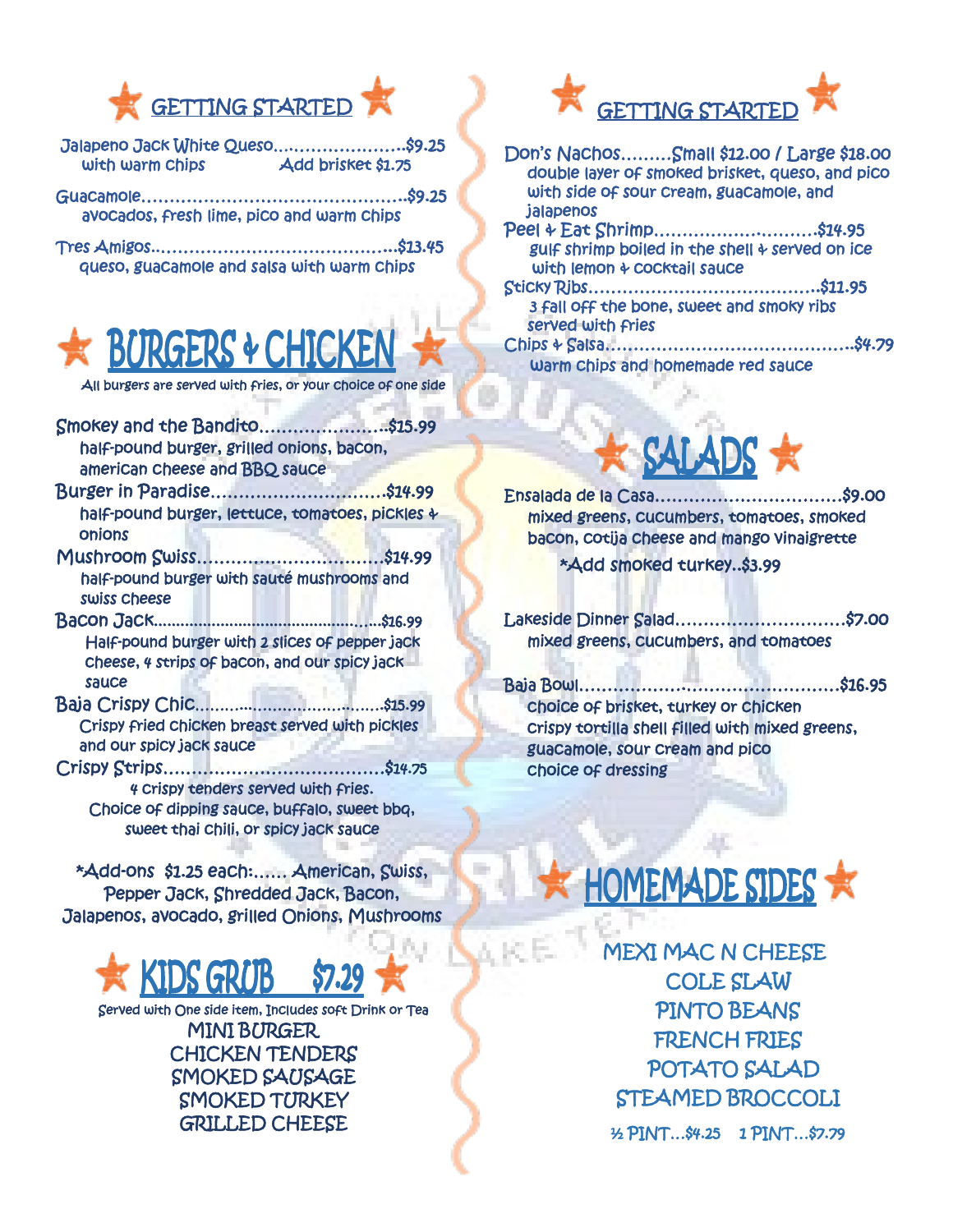

YOUR CHOICE OF ONE, TWO OR THREE MEATS COMES WITH 2 SIDES

BRISKET, PORK RIBS, SAUSAGE OR **TURKEY** 

(1) \$15.95 (2) \$18.95 (3) \$22.95

OUR MEAT IS SMOKED DAILY OCCASIONALLY WE MAY RUN OUT



COMES WITH BREAD, Onions, and BBQ SAUCE

Brisket - \$24.99 / Ribs \$17.99 / Turkey \$16.99 Pulled Pork \$17.99 / Sausage \$15.99

## BOTTLED BEER IMPORT / PREMIUM BEER

**Budweiser / Bud Light Coors Light Miller Lite** Michelob Ultra Lone Star / Lone Star Light **Shiner Bock Ziegenbock** 

> BajaIcehouse.com (830)935-3122 280 Marina Dr. Canyon Lake, TX 78133



í



 ALL SANDWICHES INCLUDE A SIDE OF PICKLES, ONIONS AND POTATO CHIPS

| Sliced Sausage\$13.99                                                                              |  |
|----------------------------------------------------------------------------------------------------|--|
|                                                                                                    |  |
| Chopped BBQ\$14.99                                                                                 |  |
| <b>Smoked Turkey Breast\$13.99</b>                                                                 |  |
| <b>Pulled Pork Sandwich\$13.99</b>                                                                 |  |
|                                                                                                    |  |
| Smokey turkey, cole slaw, sliced tomatoes and avocado on a<br>toasted bun served with potato chips |  |
|                                                                                                    |  |

SUBTITUTE FRENCH FRIES FOR

POTATO CHIPS FOR \$1.00

## ļ SPECIALTY DRINKS \*20 OZ \*WORLD FAMOUS

| MARGARITA'S FROZEN +       |  |
|----------------------------|--|
| <b>ON THE ROCKS\$10.00</b> |  |
| <b>TEXARITA\$12.95</b>     |  |
| PINA COLADA\$10.95         |  |
| <b>RUM RUNNER\$12.20</b>   |  |

 BOTTLED BEER IMPORT / PREMIUM BEER

. .

Angry Orchard Dos Equis XX Modelo Especial Corona Extra Corona Light Landshark Blue Moon **Heineken**